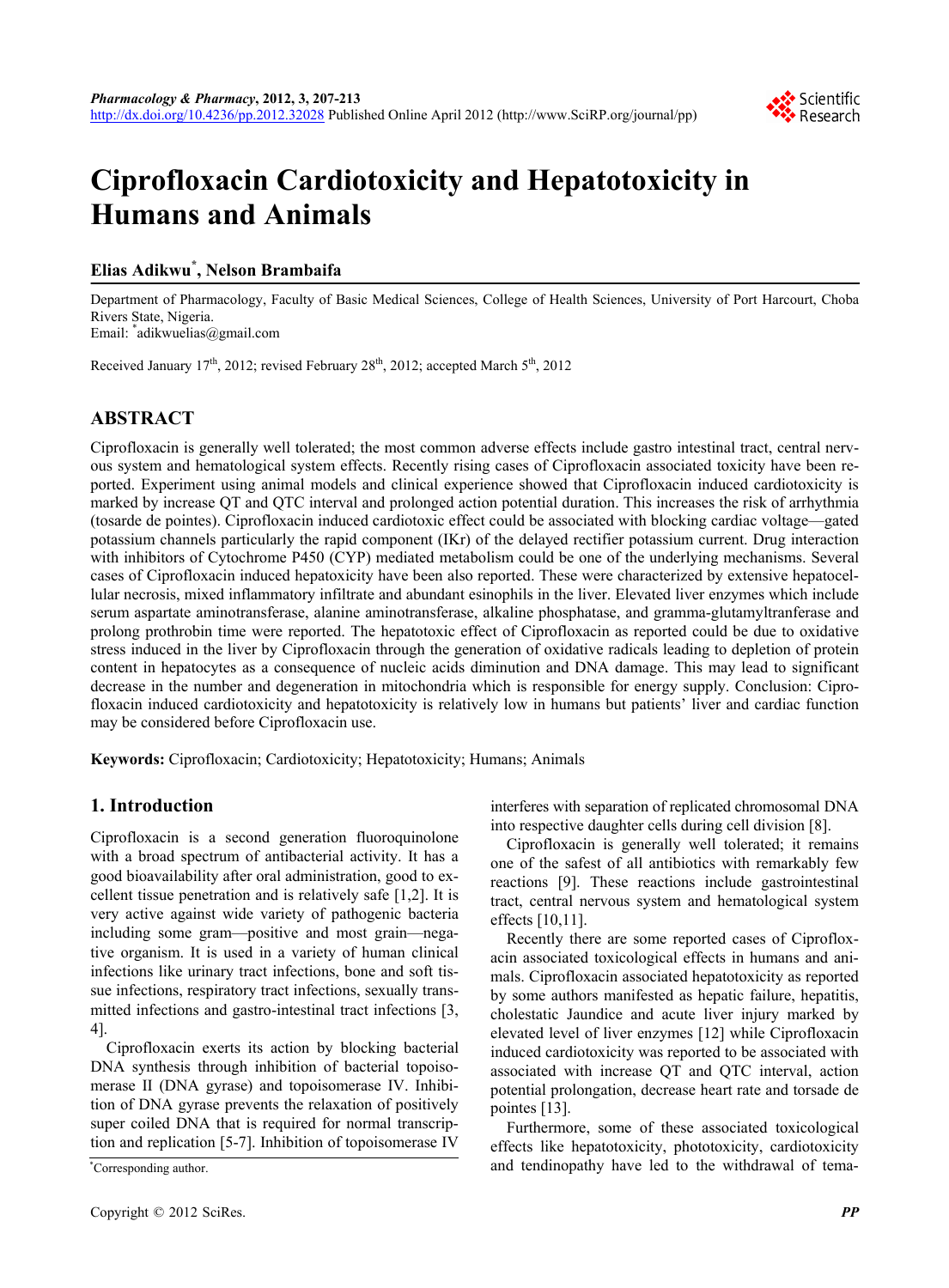floxacin, travofloxacin, grapafloxacin and sparfloxacin from US and other countries [14,15]. Despite these reports there is rising trend of Ciprofloxacin use with good therapeutic and clinical success. This work reviews reported Ciprofloxacin associated cardiotoxicity and hepatotoxicity in humans and animals.

### **2. Ciprofloxacin Induced Hepatotoxicity in Humans and Animals**

**Humans:** Hepatotoxicity associated with Ciprofloxacin has been observed by some authors in patients treated with therapeutic doses of Ciprofloxacin. Reported Ciprofloxacin induced hepatotoxicity in most patients was characterized by elevated levels of aspartate aminotranferase (AST), alanine amino transferase (ALT), alkaline phosphate, bilirubin and leukocyte. Biopsy revealed infiltration of portal tracts by a mixed inflammatory infiltrate with permanent esinophils. Hepatocytes were markedly swollen with cell necrosis in the mid and peri-central zones [16-18].

Labowitz and Silverman (1997) [19] reported cholestatic Jaundice induced by Ciprofloxacin with no hepatomegaly or splenomegaly. Laboratory investigation revealed elevated levels of total bilirubin, direct bilirubin, alkaline phosphatase and aspartate aminotransferase. Prothrobin time was prolonged. This report agrees with other finding [20].

Cholestatic Jaundice was also repeated with repeated administration of Ciprofloxacin. In a study, 1.9% of patients taking Ciprofloxacin showed elevated SGPT levels, 1.7% had elevated SGOT levels, 0.8% had increased alkaline phosphatase levels and 0.3% had elevated bilirubin levels. Jaundice was transient and enzyme levels returned to reference range [21].

It was also observed that Ciprofloxacin induced liver injury was marked by elevated liver enzymes. Biopsy revealed extensive hepatocellular necrosis involving zones 3 and 2 of hepatic acini and a mixed inflammatory infiltration containing abundant eosinophils [22]. This report was supported by other observations [23-25]. Other cases of Ciprofloxacin induced cholestatic jaundice were also reported by other authors [26,27].

Furthermore, Ciprofloxacin induced acute cholestatic hepatitis associated with abnormal liver function test and fulminant hepatic failure marked with extensive centrilobular necrosis of the liver was also documented [28-30]. These reports agreed with reported observations by some scholars [31-33]. Due to reports associating Ciprofloxacin with hepatotoxicity it has been listed as a potential hepatotoxic agent [34].

**Animals:** Hepatotoxicity associated with Ciprofloxacin has been reported in experimental animal studies. Nordman *et al.* (1989) [35] evaluated the cytotoxicity and uptake of Ciprofloxacin in primary cultures of rats hepatocytes. They reported that Ciprofloxacin at 200 mg/l was found to be toxic to rat hepatocytes.

This report is at variance with the report of Basaran *et al.* (1993) [36] who evaluated 20 and 200 mg/kg/day of Ciprofloxacin on liver function. They observed that Ciprofloxacin produced no significant histological changes in the liver. It was also observed an *in-vivo* genotoxicity study that Ciprofloxacin administered to rats and mice orally and subcutaneously respectively produced no hepatotoxic effects [37]. In another *in-vivo* study Ciprofloxacin produced significant enhancement of lipid peroxidation and alteration of glutathione redox status in hepatic tissues in rats [38].

Channa and JanJua (2003) [39] reported that Ciprofloxacin administered during gestation caused highly significant decrease in fetal liver weight. Severe liver damage, marked by dilated sinusoids, pyknotic nuclei within hepatocytes, decrease in hepatic nuclear size, decrease in hepatocytes number and few distinctly visible nucleoli hepatocytes were observed. Lymphocytic infiltration and degenerating cells were observed to be markedly increased in zone 2 and 3 in the liver of the fetus. This result agrees with the findings of Minuk *et al*., (1997) [40] who found that quinolones antibiotics inhibit eukaryotic as well as prokaryotic cells growth and protein synthesis by interfering with DNA and RNA replication. Similar observation was reported by other researchers. An observation by George *et al*., (1988) [41] supported the above reports. They found that in Ciprofloxacin treated liver there was marked congestion of sinusoids with midzonal and centrilobular necrosis and leucocytic infiltration.

Nadia, 2006 [42] reported that administration of therapeutic and double therapeutic doses of Ciprofloxacin (57 and 114 mg/kg) in two periods (pre implantation and post implantation of pregnancy) induced various changes in liver of pregnant rats and their fetuses. These changes varied from dilatation of hepatic portal vein and sinusoids, increase in Kupffer and inflammatory cells, degenerative alterations and massive number of lymphoid cells aggregation in the portal area. Degeneration progressed to necrosis and pyknotic nuclei, and focal fibrosis. In addition, the liver of the fetuses showed fatty changes, haemolysis of the blood in sinusoidal spaces and severe dilatation of central vein with focal hemosiderosis, necrosis and pyknotic nuclei.

On the other hand, contradictory results have reported the safety of Ciprofloxacin on the hepatic system. For instance, Keita *et al*. (1998) [43] found that Ciprofloxacin administered at a dose of 100 mg/kg, improved survival rates and hepatic regenerative activity in a rat model with hepatic failure. Minuk *et al*. (1995) [44] and Zhang *et al*. (1996) [45] reported that Ciprofloxacin reversed the inhibitory effects in ethanol and carbon tetra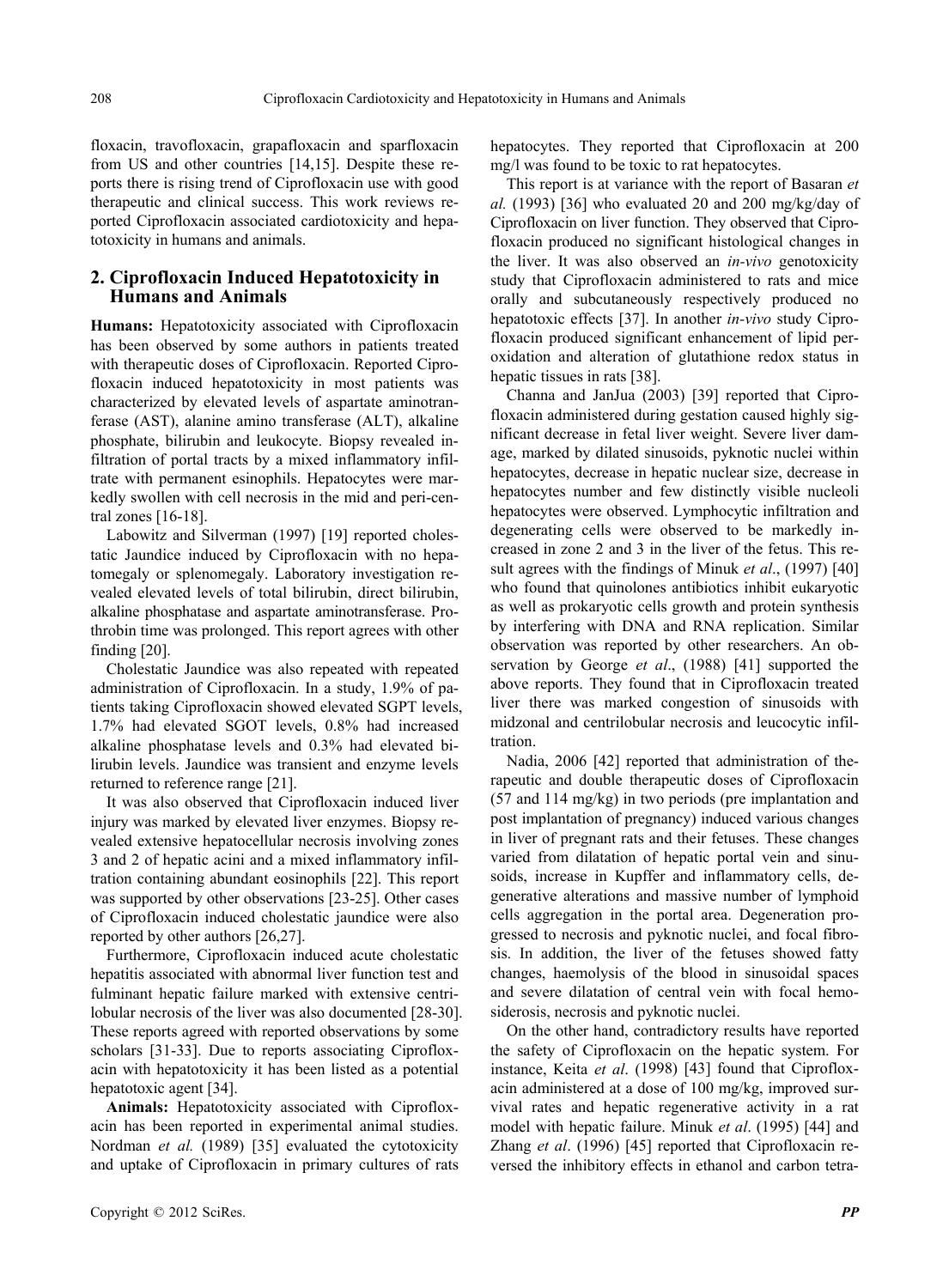chloride induced models of hepatic injury.

**Mechanism:** The mechanism by which Ciprofloxacin induced hepatotoxicity is not well understood. Some researchers suggested that free oxidative radical generation could induce oxidative stress in the liver leading to organ damage. This is supported by reported increased in lipid hydroperoxide (LOOH) in the liver of mice by Ciprofloxacin which is a marker of induced oxidative stress in the liver. Oxidative stress induced by Ciprofloxacin in liver of mouse was decrease by ascorbic acid probably by inhibiting or decreasing oxidative radical generation by Ciprofloxacin in the liver [46].

 Gurbay *et al.* (2001) [47] reported that a six-line 4-POBN/radicals adduct was detected when rat hepatic microsomes were incubated in various concentrations of Ciprofloxacin at different time intervals in the presence of 4-POBN and NADPH.

The formation of free radicals by Ciprofloxacin in the microsomal system might provide an explanation for the mechanism of adverse effects observed after administration of this drug to patients. The mechanism of radical formation by Ciprofloxacin might be a result of metabolism of this drug by Cytochrome P450 and/or redox reaction. It was reported that the preferential zone-3 distribution of hepatic damage, suggests a possible involvement of the Cytochrome P450 enzyme. This enzyme activity is highest in zone-3, and it has been shown that Ciprofloxacin suppresses relevant Cytochrome P450 at the transcription level [48].

Furthermore the generation of oxidative radicals by Ciprofloxacin may lead to depletion of protein content in hepatocytes which is a consequence of nucleic acids diminution and the damage of DNA. This may lead to significant decrease in the number and degeneration in mitochondria which is responsible for energy supply [49]. This statement is further supported by the fact that Ciprofloxacin antibacterial activity has been ascribed to DNA binding, resulting in a marked inhibition of bacterial DNA topoisomerase [50-52].

Ciprofloxacin is still an effective and safe antibiotic, however, clinicians should be careful about Ciprofloxacin related hepatic injury, the consequences can be severe. Patients' drug history and liver function test may be required before Ciprofloxacin use.

### **3. Ciprofloxacin Induced Cardiotoxicity in Humans and Animals**

**Animals:** Experiments with animals have shown that Ciprofloxacin has the potential to induce cardiotoxic effect. One of these experiments showed that Ciprofloxacin induced changes in electrocardiogram (ECG) in guinea pigs [53]. Ciprofloxacin induced cardiotoxicity was reported to be marked by increase in biomarkers of cardiac function [54].

In myocardiac evaluation of Ciprofloxacin in Juvenile rat and the role of oxidative stress in heart toxicity, 25 and 50 mg/kg of Ciprofloxacin was administered to rats for 1 week and biochemical parameters, including malondialdehyde and nitric oxide were evaluated. Result showed that Ciprofloxacin might have caused myocardiotoxicity in these rats by inducing oxidative stress in the heart and nitric oxide may be partly responsible for this toxicity [55].

This is supported by a study conducted with an anaesthetized rabbits in which Ciprofloxacin (1 - 30 mg/kg) caused a transient dose—related decrease in heart rate, but after a dose ten times higher (300 mg/kg) ventricular tachycardia and arrhythmias were also observed. Although weak evidence linked Ciprofloxacin with QT mediated arrhythmias [56]. It was also reported that administration of (20 mg/kg) intravenously in rats significantly increased QT and QTC intervals [57].

Some recent studies have demonstrated comparative risk of Ciprofloxacin with other fluoroquinolones in guinea pig isolated right ventricular myocyte model. It was observed that Ciprofloxacin and Levofloxacin similarly prolonged action potential duration by 0.6% - 3.3% [58]. This agrees with the finding of Partmore *et al*., (2000) [59] who reported that Ciprofloxacin significantly prolong action potential duration in left and right ventricular purkinje fibres isolated from canine hearts in a concentration dependant manner. This is further supported by the ability of Ciprofloxacin to significantly induce QT interval and action potential prolongation with early after depolarization and torsade de pointes effect [60].

The effect of intravenous (10 mg/kg) of Ciprofloxacin on the electrocardiogram of healthy dogs was evaluated, insignificant changes were observed in QT, QTC, PR, and QRS interval, heart rate, ST segment and T wave amplitude. Despite the occurrence of ECG changes following intravenous Ciprofloxacin administration neither dangerous rhythm disturbances nor serious ECG changes were seen in this study [61].

**Humans:** The cardiotoxic potential of Ciprofloxacin has been reported from clinical experience. In a more recent report Prabhakar and Krahn (2004) [62] recorded marked QT prolongation with recurrent syncope and documented tosarde de pointes requiring defibrillation in two female patients following Ciprofloxacin administration. In both cases the QT normalized after cessation of Ciprofloxacin. Ciprofloxacin has also been linked to some cases of serious QT interval lengthening and tosarde de pointes [63].

This is at variance with some observations. In a prospective evaluation of 38 patients, 23 women and 15 men who received either Ciprofloxacin or Levofloxacin, it was observed that neither Levofloxacin nor Ciprofloxacin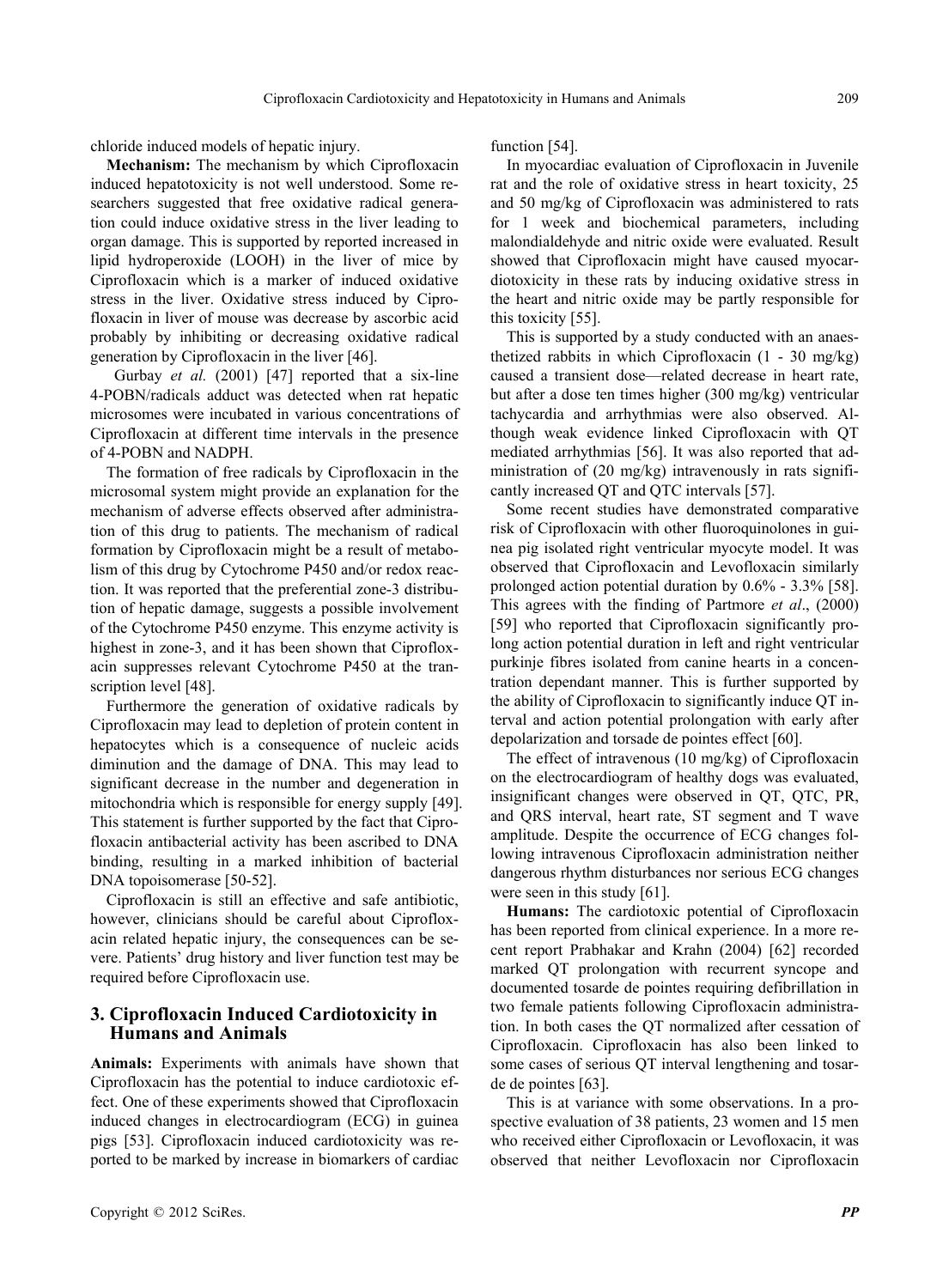significantly prolong QTC internal over baseline [64].

Knoir *et al*., (2008) [65] reported that a pediatric patient with Crohns disease and colitis developed a prolonged QT internal and slow heart rate within 48 hours of treatment with intravenous Ciprofloxacin 400 mg twice daily. QT internal returns to normal when Ciprofloxacin was stopped.

This agrees with the findings of Nair *et al*., (2008) [66] who reported that a patient receiving methadone treatment developed prolonged QT interval and torsade de pointes following the addition of Ciprofloxacin. Methadone is also known to be associated with tosarde de pointes.

Another case of prolonged QT internal and tosarde de pointes due to Ciprofloxacin was also reported, which was marked by polymorphic ventricular tachycardia and long QT (QTC 596 ms). After 72 hours of withdrawal of Ciprofloxacin, the disappearance of changes in cardiac repolarization was noted [67]. This agrees with the report of Flanagan *et al*., (2006) [68] who observed tosarde de pointes, polymorphic ventricular tachycardiac associated with QT internal prolongation caused by intravenous Ciprofloxacin given for pneumonia in a 22-year old healthy marine.

A patient was diagnosed of tosarde de pointes which electrocardiogram revealed severely prolonged QT internal; it resolved when the administered Ciprofloxacin was withdrawn [69]. A case of Ciprofloxacin induced bradycardiac was also reported [70]. Konstantinos *et al*., (2006) [71] reported a case of QT interval prolongation after Ciprofloxacin administration in a patient receiving olanzapine. A similar case of QT prolongation was also reported when Ciprofloxacin was administered with azimilide in a patient with implanted cardioverter defibrillator [72]. These reports agreed with some observations [73].

Ciprofloxacin was reported to induced cardiac arrest by QT prolongation (QTC =  $0.62$ ) within 24 hours with documented syncope. The patient was under amiodarone and sotalol therapy for atrial fibrillation with no obvious QT prolongation prior to Ciprofloxacin therapy [74]. This is at variance with the findings of Noel *et al*., (2003) [75] who posited that Ciprofloxacin produced insignificant increase in QT and QTC interval when a single dose of 500 mg was administered to healthy adult volunteers.

Furthermore it was reported that quinolones block the rapid component of delayed rectifier potassium current (IK) in a dose dependent manner. This electrophysiological action translates into prolongation of the QT interval and may cause the development of torsade de pointes. QT prolongation appears to be a class issue with Ciprofloxacin as the safest base on available evidence [76].

Cases of Ciprofloxacin induced QT prolongation and

tosarde de pointes in human have been rarely reported. This shows that in human Ciprofloxacin may not be cardiotoxic.

**Mechanism:** The mechanism of Ciprofloxacin induced cardiotoxicity is not well understood. Some authors said fluoroquinolones induced cardiotoxicity could be associated with blocking cardiac voltage—gated potassium channels particularly the rapid component (IKr) of the delayed rectifier potassium current. *In vitro* studies showed that fluoroquinolones block HERG (the human ether-ago-go-gene) responsible for the IKr and subsequently prolong QT and Torsade de pointes [77,78].

Drug interaction with inhibitors of Cytochrome P450 (CYP) mediated metabolism may be one of the underlying mechanisms. It has been shown that the higher the dose of fluoroquinolone and serum concentration the higher the QT prolongation risk and subsequently the risk of tosarde de pointes [79].

Furthermore it has been reported that radical in position 5 of the fluoroquinolone ring is responsible for QTC prolongation. A proton (H) at this position has been reported to be associated with QT prolongation in Ciprofloxacin [80].

This review shows that Ciprofloxacin may have cardiotoxic potential. Patients cardiac function status may be considered before Ciprofloxacin clinical use.

#### **REFERENCES**

- [1] P. Ball and G. Tillotson, "Tolerability of Fluoroquinolones Antibiotics Past Present and Future," *Drug Safe*, Vol. 13, 1995, pp. 345-358. [doi:10.2165/00002018-199513060-00004](http://dx.doi.org/10.2165/00002018-199513060-00004)
- [2] M. Papich, "Antibacterial Drug Therapy Focus on New Drugs," *Clinical Pharmacology & Therapeutics*, Vol. 28, 1998, pp. 215-231.
- [3] B. Sub and B. Lorber, "Quinolones," *Medicina Clínica*, Vol. 79, 1995, pp. 869-894.
- [4] D. C. Hooper and J. S. Wolfson, "The Fluoroquinolones: Pharmacology, Clinical Uses Toxicities in Human," *Antimicrobial Agents and Chemotherapy*, Vol. 28, No. 5, 1985, pp. 716-721.
- [5] K. Lica and X. Zhao, "DNA Gyrase Topoisomerase IV and the 4-Quinolones," *Microbiology and Molecular Biology Reviews*, Vol. 61, No. 3, 1997, pp. 377-392.
- [6] D C. Hooper, "Quinolones," In: G. L. Mandell, J. E. Bennett and R. Dolin, Eds., *Mandell Douglas and Bennett's Principles and Practice of Infections Disease*, 5th Edition, Churchill Livingstone, New York, 2000, pp. 403- 423.
- [7] F. L. Alovero, X. S. Pan, J. E. Morris, R. H. Manzo and L. M. Fisher, "Engineering the Specificity of Antibacterial Fluoroquinolones, Benzene Sulfonamide Modifications at C-7 of Ciprofloxacin Change Its Primary Target in Streptococcus Pneumoniae from Topoisomerase IV to Gyrase," *Antimicrobial Agents and Chemotherapy*, Vol. 44,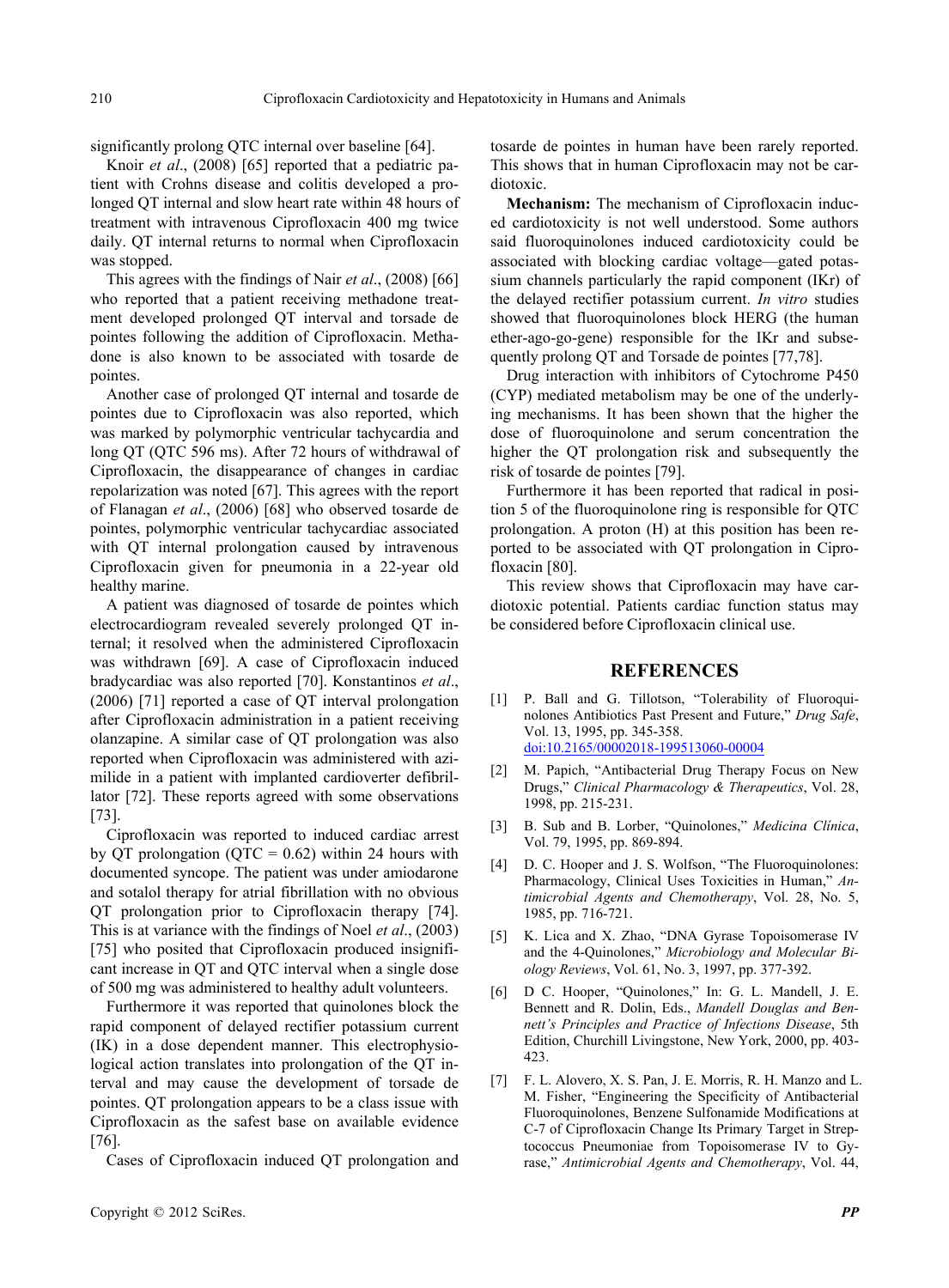No. 2, 2000, pp. 320-325. [doi:10.1128/AAC.44.2.320-325.2000](http://dx.doi.org/10.1128/AAC.44.2.320-325.2000)

- [8] L. A. Mitscher and Z. Mao, "Structure Activity Relationships of Quinolones in Fluoroquinolones Antibiotics," In: A. R. Ronald and D. E. Low, Eds., Birkhauser Based 2003, pp. 11-48.
- [9] P. Ball, L. Mandell, Y. Niki and G. Tillotson, "Comparative Tolerability of the Newer Fluoroquinolone Antimicrobials," *Drug Safety*, Vol. 21, 1999, pp. 407-421. [doi:10.2165/00002018-199921050-00005](http://dx.doi.org/10.2165/00002018-199921050-00005)
- [10] W. A. Petri, "Sulfonamides, Trimethoprim, Sulfomethoxazole, Quinolones and Agents of Urinary Tract Infections," In: Brunton L. L., Ed., *Goodman & Gilman*'*s the Pharmacological Basics of therapeutics*, 12th Edition, MC Graw Hill Companies Inc., New York, 2001, pp. 1463-1476.
- [11] H. Lode, K. Bomer and P. Koeppe, "Pharmacodynamics" of Fluoroquinolones Clin," *Clinical Infectious Disease*, Vol. 27, 1998, pp. 33-39. [doi:10.1086/514623](http://dx.doi.org/10.1086/514623)
- [12] M. A. Contreras, R. Luna, J. Mulero and J. L. Andreu, "Severe Ciprofloxacin Induced Acute Hepatitis," *European Journal of Clinical Microbiology & Infectious Diseases*, Vol. 20, No. 6, 2001, pp. 434-435. [doi:10.1007/s100960100513](http://dx.doi.org/10.1007/s100960100513)
- [13] M. E. Falagas, P. I. Rafailidis and E. S. Rosmarakis, "Arrhythmias Associated with Fluoroquinolone Therapy," *International Journal of Antimicrobial Agents*, Vol. 29, No. 4, 2007, pp. 374-379. [doi:10.1016/j.ijantimicag.2006.11.011](http://dx.doi.org/10.1016/j.ijantimicag.2006.11.011)
- [14] Otsuka Pharmaceutical Company Limited, "Withdrawal of Approval of a New Drug application: Correction," *Federal Register*, Vol. 72, No. 130, 2007, Article ID: 32852
- [15] Adverse Effects of Fluoroquinolones, Wikipedia the Free Encyclopedia.
- [16] M. K. Bhagirath, "A Case Report of Highly Suspected Ciprofloxacin-Induced Hepatotoxicity," *Turkish Journal of Gastroenterology*, Vol. 19, No. 3, 2008, pp. 204-206
- [17] J. P. Villeneuve, C. Davies and J. Cole, "Suspected Ciprofloxacin-Induced Hepatotoxicity," *Annals of Pharmacotherapy*, Vol. 29, 1995, pp. 294-296
- [18] A. C. Hirsch and L. M. Lundquist, "Ciprofloxacin-Induce Hepatotoxicity Resolved with Levofloxacin: A Case Report and a Review of the Literature," *Hospital Pharmacy*, Vol. 44, No. 11, 2009, pp. 978-983. [doi:10.1310/hpj4411-978](http://dx.doi.org/10.1310/hpj4411-978)
- [19] J. K. Labowitz and W. B. Silverman, "Cholestatic Jaundice Induced by Ciprofloxacin," *Digestive Diseases and Sciences*, Vol. 42, No. 1, 1997, pp. 192-194. [doi:10.1023/A:1018870029216](http://dx.doi.org/10.1023/A:1018870029216)
- [20] A. Aggarwal and J. Gurka, "Probable Ciprofloxacin Induced Cholestasis," *Australian and New Zealand Journal of Medicine*, Vol. 25, No. 5, 1995, pp. 541-542. [doi:10.1111/j.1445-5994.1995.tb01506.x](http://dx.doi.org/10.1111/j.1445-5994.1995.tb01506.x)
- [21] N. M. Bass. "Drug Induced Liver Disease in Current Diagnosis and Treatment," In: S. Friedman, K. Mcqauid and J. Grendell, Eds., Gastroenterology, 2nd Edition, Mc-Graw-Hill Professional, New York, 2003, pp. 664-679
- [22] A. Zimpfer, A. Propst, G. Mikuz, W. Vogel, L. Terracciano and S. Stadmann, "Ciprofloxacin-Induced Acute Liver Injury: Case Report and Review of Literature," *Virchows Arch*, Vol. 444, No. 1, 2004, pp. 87-89. [doi:10.1007/s00428-003-0917-9](http://dx.doi.org/10.1007/s00428-003-0917-9)
- [23] A. J. Dichiara, A. Z. Goodman and H. E. Sherman, "Ciprofloxacin-Induced Acute Cholestatic Liver Injury and Associated Renal Failure a Case Report and Review," *Minerva Gastroenterologica E Dietologica*, Vol. 54, No. 3, 2008, pp. 307-315.
- [24] S. E. Orman, H. S. Conjevaram, R. Vuppalachi, W. T. Freston, J. Rochen, E. D. Kleiner, P. H. Hayashi, "Clinical and Histopathologic Features of Fluoroquinolone-Induce Liver Injury," *Clinical Gastroenterology and Hepatology*, Vol. 3, 2001, pp. 517-523.
- [25] Z. M. Goetz and P. R. Galle, "Schwarting. Non Fatal Acute Liver Injury Possibly Related to High-Dose Ciprofloxacin," *European Journal of Clinical Microbiology & Infectious Diseases*, Vol. 22, No. 5, 2003, pp. 294-296.
- [26] O. Sherman and J. L. Beizer, "Possible Ciprofloxacin Induce Acute Cholestatic Jaundice," *Annals of Pharmacotherapy*, Vol. 28, No. 10, 1994, pp. 1162-1164.
- [27] J. R. Levinson and A. Kumar, "Ciprofloxacin-Induced Cholestatic Jaundice: A Case Report (Abstract)," *American Journal of Gastroenterology*, Vol. 88, 1993, p. 1619.
- [28] S. Fuchs, Z. Simeon and M. Brezis, "Fatal Hepatic Failure Associated with Ciprofloxacin," *Lancet*, Vol. 19, No. 343, 1994, pp. 738-739. [doi:10.1016/S0140-6736\(94\)91624-1](http://dx.doi.org/10.1016/S0140-6736(94)91624-1)
- [29] B. K. Grassmick, V. T. Lehr and A. S. Sundareson, "Fulminant Hepatic Failure Possibly Related to Ciprofloxacin," *Annals of Pharmacotherapy*, Vol. 26, No. 5, 1992, pp. 636-639.
- [30] M. Pfeiffer, C. Reiter, S. Fuchs, Z. Simon and M. Brezis, "Fatal Hepatic Failure Associated with Ciprofloxacin," *Lancet*, Vol. 343, No. 8899, 1994, pp. 738-739. [doi:10.1016/S0140-6736\(94\)91624-1](http://dx.doi.org/10.1016/S0140-6736(94)91624-1)
- [31] M. Alcalde, M. S. Donoso, M. Carcfa-Diaz and J. M. Puscasio, "Liver Dysfunction Due to Ciprofloxacin," *Acta Gastro-Enterologica Belgica*, Vol. 58, 1995, pp. 475-476.
- [32] E. Cholongitas, C. Georgousaki, S. Spyrou and M. Deisenaki. "Ciprofloxacin Induce Acute Cholestatic Hepatitis," *Annals of Hepatology*, Vol. 83, No. 4, 2009, pp. 400-401.
- [33] B. S. Thakur, A. K. Jain, S. Sirkar, G. Joshi and R. Joshi. "Ciprofloxacin Induced Cholestatic Jaundice," *Indian Society of Gastroenterology*, Vol. 26, No. 1, 2007, pp. 51- 52.
- [34] T. Vial, M. Biour, J. Descotes and C. Trepo, "Antibiotics" Associated Hepatitis, Update from 1990," *Annals of Pharmacotherapy*, Vol. 31, No. 2, 1997, pp. 204-220
- [35] P. Nordmann, A. Pechinot and A. Kazmierczak, "Cytotoxicity and Uptake of Perfloxacin, Ciprofloxacin and Ofloxacin in Primary Culture of Rat Hepatocytes," *Journal of Antimicrobial Chemotherapy*, Vol. 24, No. 3, 1981, pp. 355-365. [doi:10.1093/jac/24.3.355](http://dx.doi.org/10.1093/jac/24.3.355)
- [36] A. Basaran, N. Basaran, H. V. Gunes, E. Acikalin, P. G. Timural, I. Degirmenci, E. A. Cakmak and A. G. Tomati,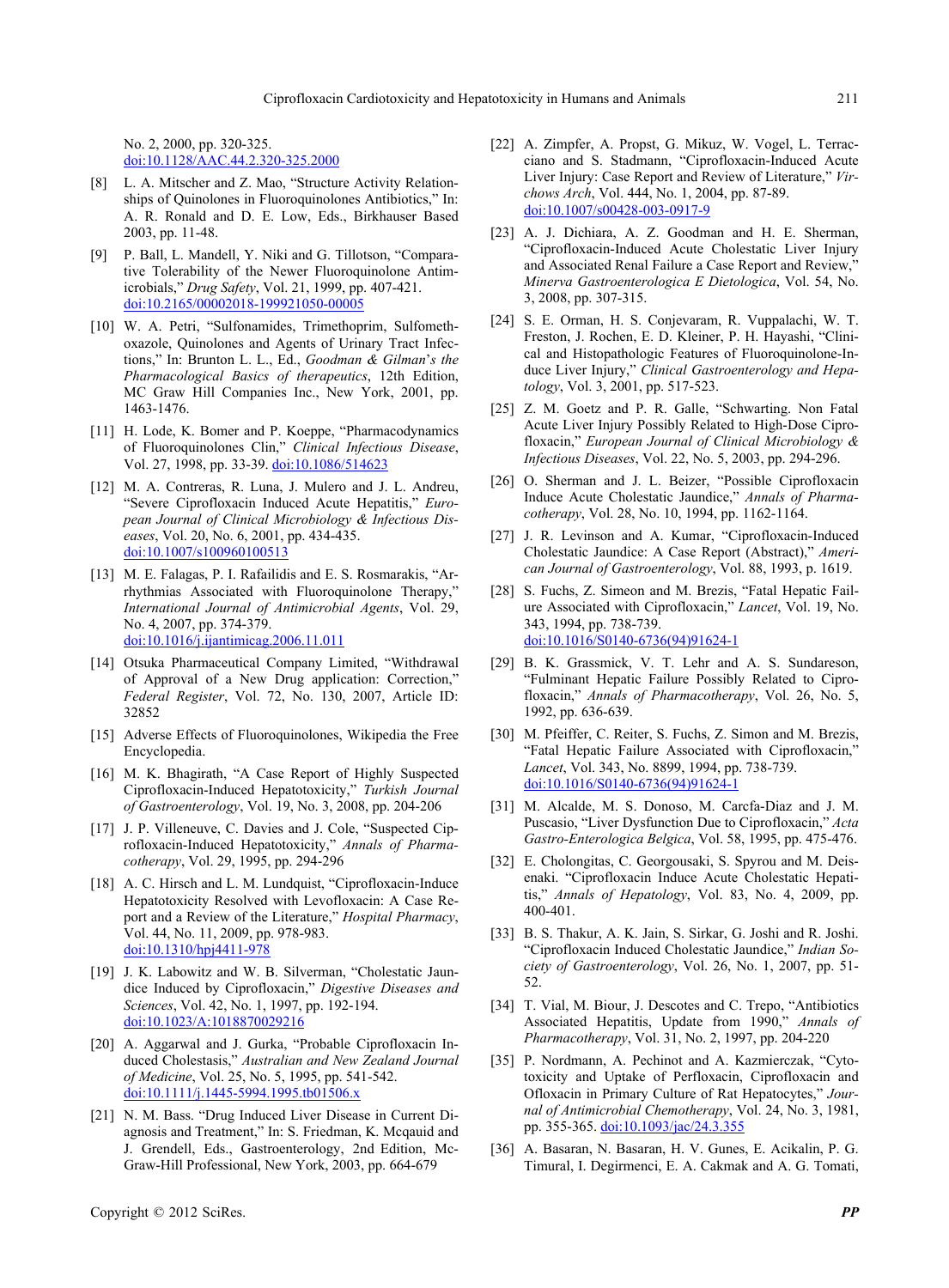"Effect of Ciprofloxacin on Chromosomes, and Hepatic and Renal Functions in Rats," *Chemotherapy*, Vol. 39, No. 3, 1993, pp. 182-188. [doi:10.1159/000239124](http://dx.doi.org/10.1159/000239124)

- [37] B A. Herbold, S. Y. Brendler-Schwaab and H. J. Ahr, "Ciprofloxacin: *In Vivo* Genotoxicity Studies," *Mutation Research*, Vol. 498, 2001, pp. 193-205.
- [38] F. Hincal and T. Taskin, "The Mechanism Induced by Ciprofloxacin May Involve the Generation of Free Radicals and the Activation of Excitatory Amino Acid Receptors," *Abstracts of the International Congress of Toxicology*, W. A. Abstr 99, VII Seattle, 1995, p. 27.
- [39] M. A. Channa and M. Z. Janjua, "Effect of Ciprofloxacin on Fetal Hepatocytes," *Journal of the Pakistan Medical Association*, Vol. 53, No. 10, 2003, pp. 448-450.
- [40] G. Minuk, N. Assy and L. Ding, "Effects of Quinolone Antibiotic on Hepatic Growth and Protein Synthesis Following Partial Hepatectomy in Rats," *Journal of Gastroenterology and Hepatology*, Vol. 12, No. 1, 1997, pp. 5-7. [doi:10.1111/j.1440-1746.1997.tb00346.x](http://dx.doi.org/10.1111/j.1440-1746.1997.tb00346.x)
- [41] A. I. Weyers, L. I. Ugma, O. H. Carcia and G. B. Gloria, "Ciprofloxacin Increases Hepatic and Renal Lipid Hydroperoxide Levels in Mice," *Biocell*, Vol. 26, No. 2, 2002, pp. 225-228.
- [42] H. I. Nadia, "Assessment of Histopathological and Histological Changes in Liver of Pregnant Female Rats Their Fetuses Following Ciprofloxacin Administration," *Journal of Egypt Society of Toxicology*, Vol. 35, 2006, pp. 7-17.
- [43] D. E. Keita, K. N. Assy, T. Gauther, M. Zhang, F. Adrienne, A. Meyers and Y. M. Gerald, "The Beneficial Effects of Ciprofloxacin on Survival and Hepatic Regenerative Activity in a Rat Model of Fulminant Hepatic Failure," *Hepatology*, Vol. 27, No. 2, 1998, pp. 533-536. [doi:10.1002/hep.510270230](http://dx.doi.org/10.1002/hep.510270230)
- [44] G. Minuk, T. Gauthier, X. Zhang, G. Wang and F. Burczynski, "Ciprofloxacin Reverses the Inhibitory Effect of Acute Ethanol Exposure on Hepatic Regeneration in Rat," *Hepatology*, Vol. 22, 1995, pp. 1797-1800.
- [45] M. Zhang, G. Song and G. Minuk, "The Effects of Hepatic Stimulator Substance Chinese Herbal Medicine Selenium Vitamin E and Ciprofloxacin on Hepatic Fibrosis in Rats," *Gastroenterology*, Vol. 110, No. 4, 2007, pp. 1150-1155. [doi:10.1053/gast.1996.v110.pm8613004](http://dx.doi.org/10.1053/gast.1996.v110.pm8613004)
- [46] I. U. Weyers, G. O. Hugo and B. G. Nora, "Ciprofloxacin Increases Hepatic and Renal Lipid Hydroperoxide Levels in Mice," *Biocell*, Vol. 26, No. 2, 2002, pp. 225-228.
- [47] A. Gurbay, B. Gonthier, O. Daveloose, A. Favier and F. Hincal, "Microsomal Metabolism of Ciprofloxacin Generates Free Radicals," *Free Radical Biology and Medicine*, Vol. 30, No. 10, 2001, pp. 1118-1121.
- [48] H. J. Xie, G. L. Bromberg, S. C. Lundgren, P. C. Meurling and A. H. M. Rane, "Alteration of Pharmacokinetics of Cyclophosphamide and Suppression of the Cytochrome P450 Genes by Ciprofloxacin," *Bone Marrow Transplant*, Vol. 31, 2003, pp. 197-203. [doi:10.1038/sj.bmt.1703815](http://dx.doi.org/10.1038/sj.bmt.1703815)
- [49] A. Pino, A. V. Maura and L. Masciangelo, "Evaluation of DNA Damage Induced by Norfloxacin in Liver and Kid-

ney of Adult Rats and Fetal Tissues after Transplacental Exposure," *Mutation Research*, Vol. 264, 1991, pp. 81-85. [doi:10.1016/0165-7992\(91\)90049-A](http://dx.doi.org/10.1016/0165-7992(91)90049-A)

- [50] A. G. Gilman, T. N. Rall, A. S. Nies and P. Taylor, "The Pharmacological Basis of Therapeutics," 8th Edition, Pergamon, New York, 1990, pp. 1057-1060.
- [51] G. C. Crumplin, M. Kenwright and T. Hirst, "Investigation into the Mechanism of Action of Antibacterial Agent Norfloxacin," *Journal of Antimicrobial Chemotherapy*, Vol. 13, No. 1B, 1984, pp. 9-23.
- [52] M. Gellert, "DNA Topoisomerase," *Annual Review of Biochemistry*, Vol. 50, 1981, pp. 879-910. [doi:10.1146/annurev.bi.50.070181.004311](http://dx.doi.org/10.1146/annurev.bi.50.070181.004311)
- [53] X. L. Kang, Z. Liming, L. Liming and Y.-S. Wang, "Effects of Quinolones on Electrocardiogram in Guinea Pigs," *Chinese Journal of Antibiotics*, 2004, pp. 7-12.
- [54] K. Pispirogos and K. Chrysanthopoulos, "Evaluation of Cardio Subacute Toxicity of Ciprofloxacin in Rats Using Serum Biochemical Parameters," *Arzneimittel Forschung*, Vol. 51, No.7, 2001, pp. 582-587.
- [55] A. Saracoglu, H. E. Temel, B. Ergun and O. Colak, "Oxidative Stress Medicated Myocardiotoxicity of Ciprofloxacin and Ofloxacin in Juvenile Rats," *Drug Chemical Toxicology*, Vol. 32, No. 3, 2009, pp. 238-242.
- [56] R. Frothingham, "Rates of Torsades de Pointes Associated with Ciprofloxacin, Ofloxacin, Levofloxacin, Gatifloxacin and Moxifloxacin," *Pharmacotherapy*, Vol. 21, No. 12, 2001, pp. 1468-1472. [doi:10.1592/phco.21.20.1468.34482](http://dx.doi.org/10.1592/phco.21.20.1468.34482)
- [57] Y. M. Daba, A. M. Fouda and M. G. Dahab, "Interactions of Metochlorpramide and Ciprofloxacin on Electrocardiographic Indices in Anesthetized Normal and Hyperthemic Rats," *Saudi Pharmaceutical Journal*, Vol. 14, No. 1, 2006.
- [58] J. B. Kahn, "Quinolone-Induced QT Interval Prolongation a Not So Unexpected Class Effect," *Journal of Antimicrobial Chemotherapy*, Vol. 46, No. 5, 2000, pp. 847- 848. [doi:10.1093/jac/46.5.847](http://dx.doi.org/10.1093/jac/46.5.847)
- [59] L. Patmore, S. Fraser, D. Mair and A. Templeton, "Effects of Sparfloxacin, Grapafloxacin, Moxifloxacin and Ciprofloxacin on Cardiac Action Potential Duration," *European Journal of Pharmacology*, Vol. 406, No. 3, 2000, pp. 449-452. [doi:10.1016/S0014-2999\(00\)00694-4](http://dx.doi.org/10.1016/S0014-2999(00)00694-4)
- [60] P. Milberg, E. Hilker, S. Ramtein, Y. Cakir, J. Stypmann and E. Marcus, "Proarrhythmia as a Class Effect of Quinolone: Increased Dispersion of Repolarization and Triangulation of Action Potential Predict Torsade de Pointes," *Journal of Cardiovascular Electrophysiology*, Vol. 18, No. 7, 2007, pp. 1-8.
- [61] M. S. Ghaffari and R. Parsamehr, "The Effect of Intravenous Ciprofloxacin on the Electrocardiogram of Healthy Dogs," *Veterinary Research Communications*, Vol. 33, No. 8, 2009, pp. 987-990. [doi:10.1007/s11259-009-9317-1](http://dx.doi.org/10.1007/s11259-009-9317-1)
- [62] M. Prabhakar and A. D. Krahn, "Ciprofloxacin Induced Acquired Long QT Syndrome," *Heart Rhythm*, Vol. 1, No. 5, 2001, pp. 624-626. [doi:10.1016/j.hrthm.2004.06.020](http://dx.doi.org/10.1016/j.hrthm.2004.06.020)